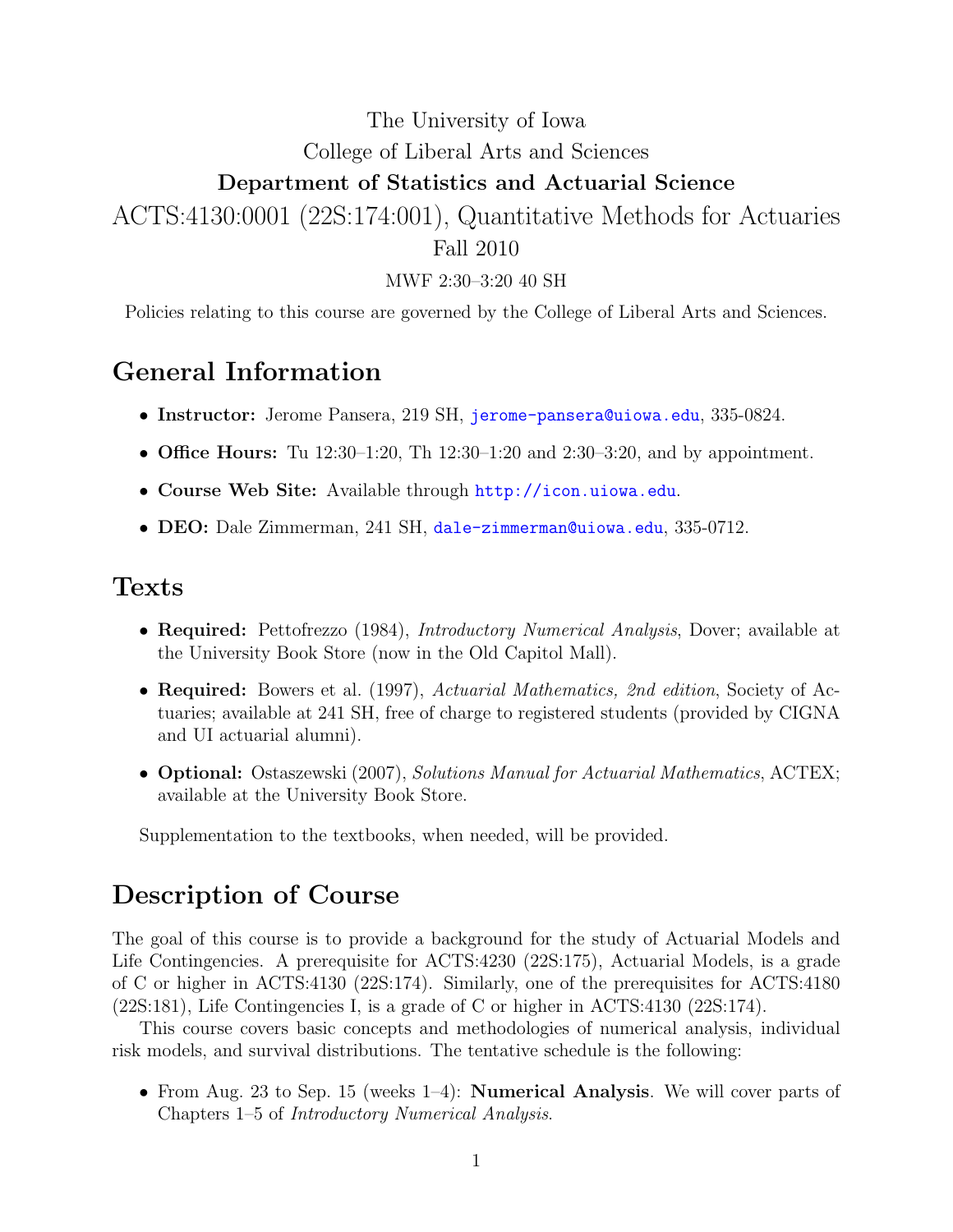- Friday, Sep. 17: Midterm 1.
- From Sep. 20 to Oct. 13 (weeks 5–8): Utility Theory and Individual Risk Models. We will cover parts of Chapters 1 and 2 of Actuarial Mathematics.
- Friday, Oct. 15: Midterm 2.
- From Oct. 18 to Dec. 10 (weeks 9–15): Survival Distributions and Life Tables. We will cover parts of Chapter 3 of Actuarial Mathematics.
- Monday, Dec. 13: Final, at 9:45 am in classroom (40 SH), but please double-check the Final Exam Schedules (<http://www.registrar.uiowa.edu/exams/single.aspx>) a few days before the final exam for a confirmation.

# Grading

- **Exams:** 70% of your total grade will be based on exams. Each in-class midterm exam will be worth  $20\%$  and the final will be worth  $30\%$ . It is very important to take the examinations at the scheduled times. Early make-up exams will be scheduled only for those who have compelling and convincing reasons; you must notify me at least one full week in advance (except for medical emergencies).
- Quizzes: 20% of your total grade will be based on quizzes. Those quizzes will be given at random times. Please note that we may have two quizzes in the same week or a week without any quiz. Absolutely no make-up will be given for missed quizzes under any circumstances, but the lowest two quizzes will be dropped from your total grade.
- **Homework:** The remaining 10% of your total grade will be based on homework problems. Homework will be due one week after being assigned. Since the grader will not have enough time to grade each problem, only a subset of the assigned problems will be graded. Late homework will not be accepted under any circumstances, but the lowest two homework scores will be dropped from your total grade. Homework must be neatly written (points will be deducted from failing to do so). Excessively sloppy homework will receive a score of 0. You are always welcome (and even encouraged) to discuss homework problems with me (during my office hours or by appointment) or with your colleagues. However, what you hand in must ultimately be your own work.

Midterms, final and quizzes are closed book exams with no notes of any kind. Necessary formulas are to be memorized. Plus/minus grading will be used for your total grade. Please note that the grade  $A<sub>+</sub>$  is very rarely given in this course and only in extraordinary situations. Also, graduate students are expected to have a better performance than undergraduate students.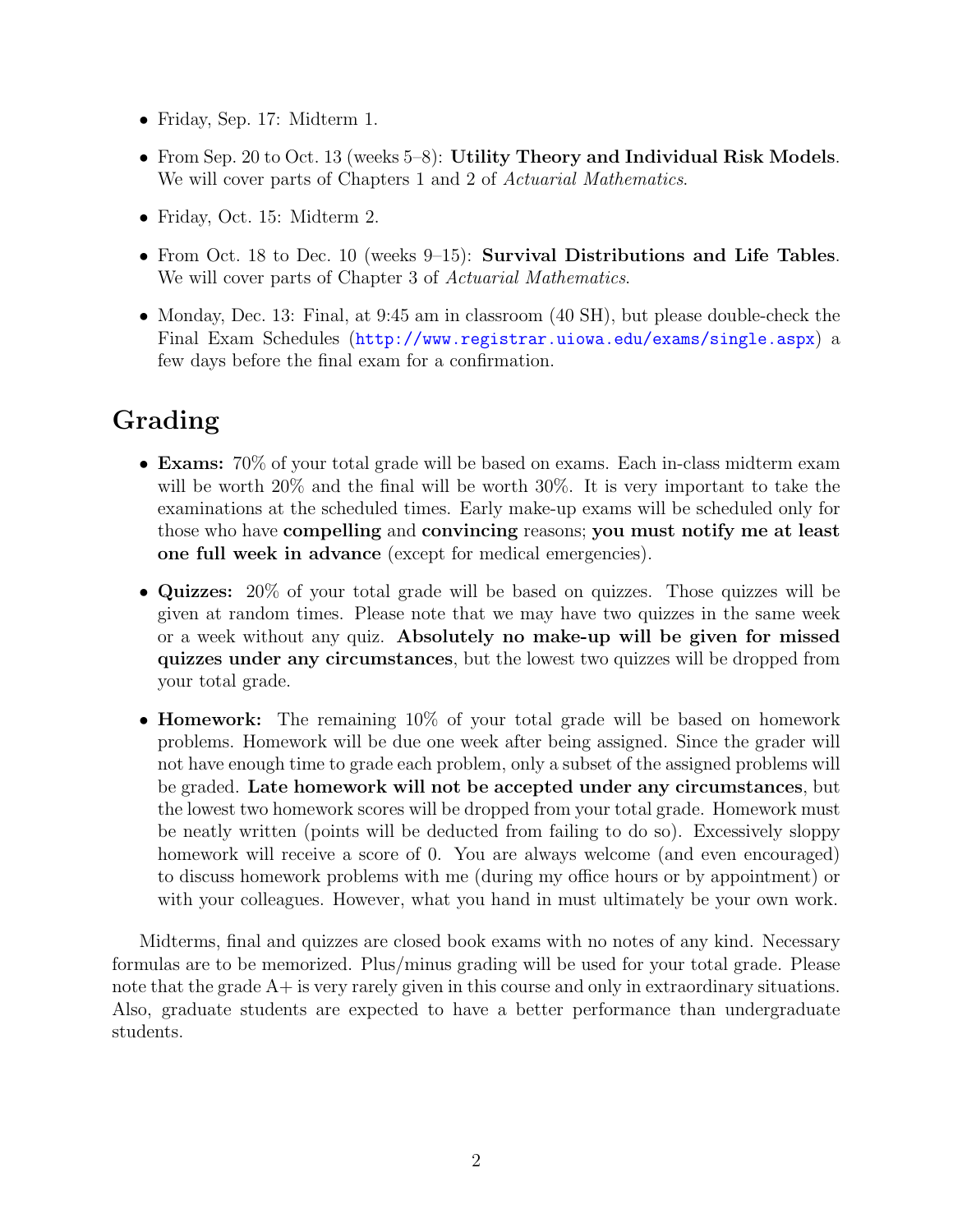### Extra Help

The Statistics Tutorial Lab, located in 202 CC, gives free tutorial assistance to students in 22S:2, 8, 25, and 39. In addition, several graduate students have offered to independently tutor students in various 22S: courses at mutually-arranged times and fees. Please check <http://www.stat.uiowa.edu/courses/tutoring.html> for tutoring details.

# The College of Liberal Arts and Sciences Policies and Procedures

## Administrative Home

The College of Liberal Arts and Sciences is the administrative home of this course and governs matters such as the add/drop deadlines, the second-grade-only option, and other related issues. Different colleges may have different policies. Questions may be addressed to 120 SH or see the CLAS Academic Handbook:

<http://www.clas.uiowa.edu/students/handbook/>

#### Electronic Communication

University policy specifies that students are responsible for all official correspondences sent to their University of Iowa e-mail address (@uiowa.edu). Faculty and students should use this account for correspondences. (Operations Manual, III.15.2. Scroll down to k.11: <http://www.uiowa.edu/~our/opmanual/iii/15.htm#152>)

## Accommodations for Disabilities

A student seeking academic accommodations should first register with Student Disability Services and then meet privately with the course instructor to make particular arrangements. See [http://www.uiowa.edu/~sds](http://www.uiowa.edu/~sds/) for more information.

## Academic Fraud

Plagiarism and any other activities when students present work that is not their own are academic fraud. Academic fraud is a serious matter and is reported to the departmental DEO and to the Associate Dean for Undergraduate Programs and Curriculum. Instructors and DEOs decide on appropriate consequences at the departmental level while the Associate Dean enforces additional consequences at the collegiate level. See the CLAS Academic Fraud section of the Student Academic Handbook:

<http://www.clas.uiowa.edu/students/handbook/x/#2>